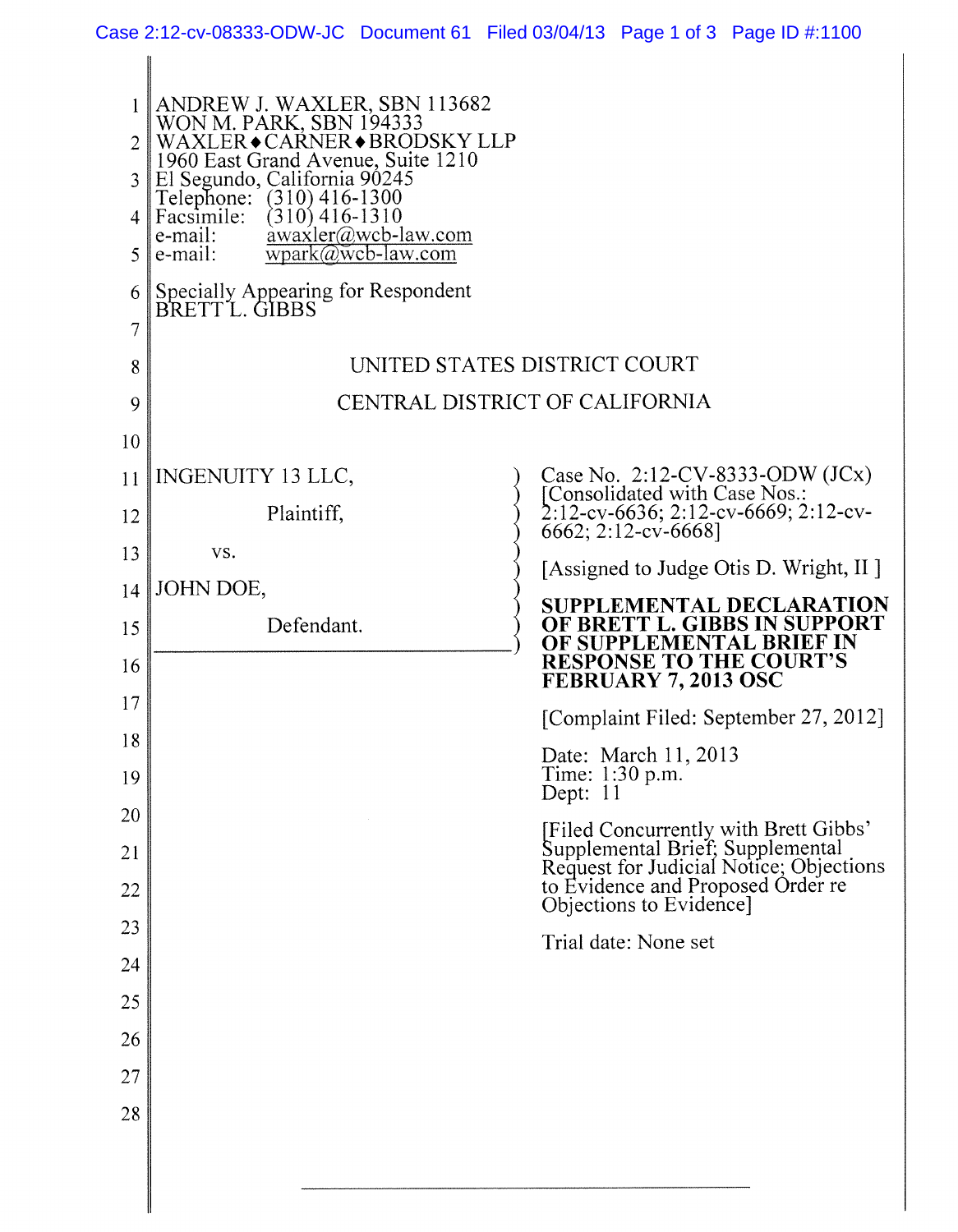1

2

## **SUPPLEMENTAL DECLARATION OF BRETT L. GIBBS**

I, Brett L. Gibbs, declare and state as follows:

3 4 5 6 7 8 9 10 11 12 13 14 15 16 17 18 1. I am an attorney at law duly licensed to practice before all of the courts in the State of California and the United States District Court for the Central District of California. I was "Of Counsel" to Prenda Law, Inc., counsel of record for Plaintiffs AF Holdings, LLC ("AF Holdings") and Ingenuity 13, LLC ("Ingenuity") in the actions entitled *AF Holdings, Inc.* v. *Doe,* United States District Court for the Central District of California Case No. 2:12-cv-6636-ODW(JCx) ("Case No. 6636"), *AF Holdings, Inc.* v. *Doe,* United States District Court for the Central District of California Case No. 2:12-cv-6669-ODW(JCx) ("Case No. 6669"), *Ingenuity 13 LLC v. Doe,* United States District Court for the Central District of California Case No. 2:12-cv-6662-ODW(JCx) ("Case No. 6662"), *Ingenuity 13 LLC v. Doe,* United States District Court for the Central District of California Case No. 2:12-cv-6668-ODW(JCx) ("Case No. 6668") and *Ingenuity 13 LLC v. Doe,* United States District Court for the Central District of California Case No. 2:12-cv-8333- ODW(JCx) ("Case No. 8333" and collectively the "Copyright Litigations"). I have personal knowledge of the facts set forth below and I could and would competently testify to them if called upon to do so.

19 20 2. I make this declaration in support of Brett L. Gibbs' Supplemental Brief in response to the Court's February 7, 2013 OSC.

21 22 23 24 3. I no longer have a relationship with Prenda Law, Inc. or Livewire Holdings, LLC. I am also no longer counsel of record for any cases involving Ingenuity and am only counsel of record in one case for AF Holdings pending AF Holdings retaining new counsel.

25 26 27 28 4. I first became aware of the allegation that counsel for SBC Internet Services, LLC dba AT&T Internet Services ("AT&T") claimed that a Prenda employee named Angela Van Den Hemel contacted counsel for AT&T regarding the status of a subpoena issued to AT&T in the case entitled *AF Holdings LLC v.*